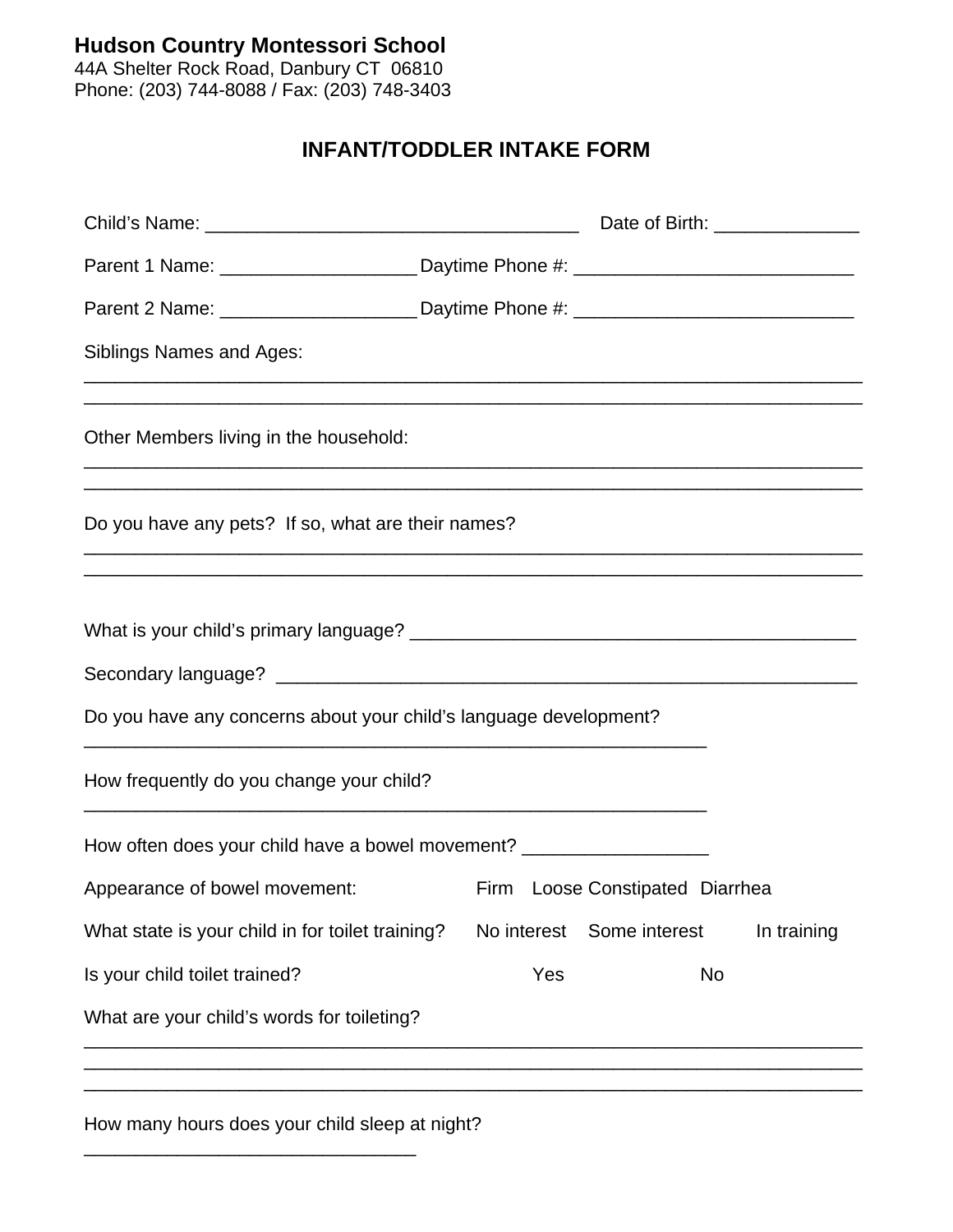| How long/often does your child nap?                                                |                |                |           |               |
|------------------------------------------------------------------------------------|----------------|----------------|-----------|---------------|
| Does your child sleep with:                                                        | Pacifier       | <b>Blanket</b> | Toy       | <b>Bottle</b> |
| What comforts your child at nap time? Explain:                                     |                |                |           |               |
| Explain times used (crying, nap time, etc.):                                       |                |                |           |               |
| Does your child drink from a sippy or regular cup? (Please circle)                 |                |                |           |               |
| What stage is your child at in eating development?<br><b>Self Feeds</b>            | Nursing/Bottle |                | Spoon Fed |               |
| Does your child eat breakfast?                                                     | Yes            | <b>No</b>      |           |               |
| Favorite foods:                                                                    |                |                |           |               |
| <b>CHILD CARE HISTORY</b>                                                          |                |                |           |               |
| How many caregivers has your child had since birth?                                |                |                |           |               |
| Please explain: (length of time, etc.)                                             |                |                |           |               |
| Was this care a positive experience for you and your child? Yes<br>Please comment: |                |                | No        |               |
| <b>MEDICAL HISTORY</b>                                                             |                |                |           |               |
| <b>BIRTH</b>                                                                       |                |                |           |               |
| Was your child premature?                                                          | Yes.           | <b>No</b>      |           |               |

| <b>Trap your critical profitation</b>                 | ט שו | .  |
|-------------------------------------------------------|------|----|
| Was the pregnancy/delivery normal?<br>If no, Explain: | Yes  | No |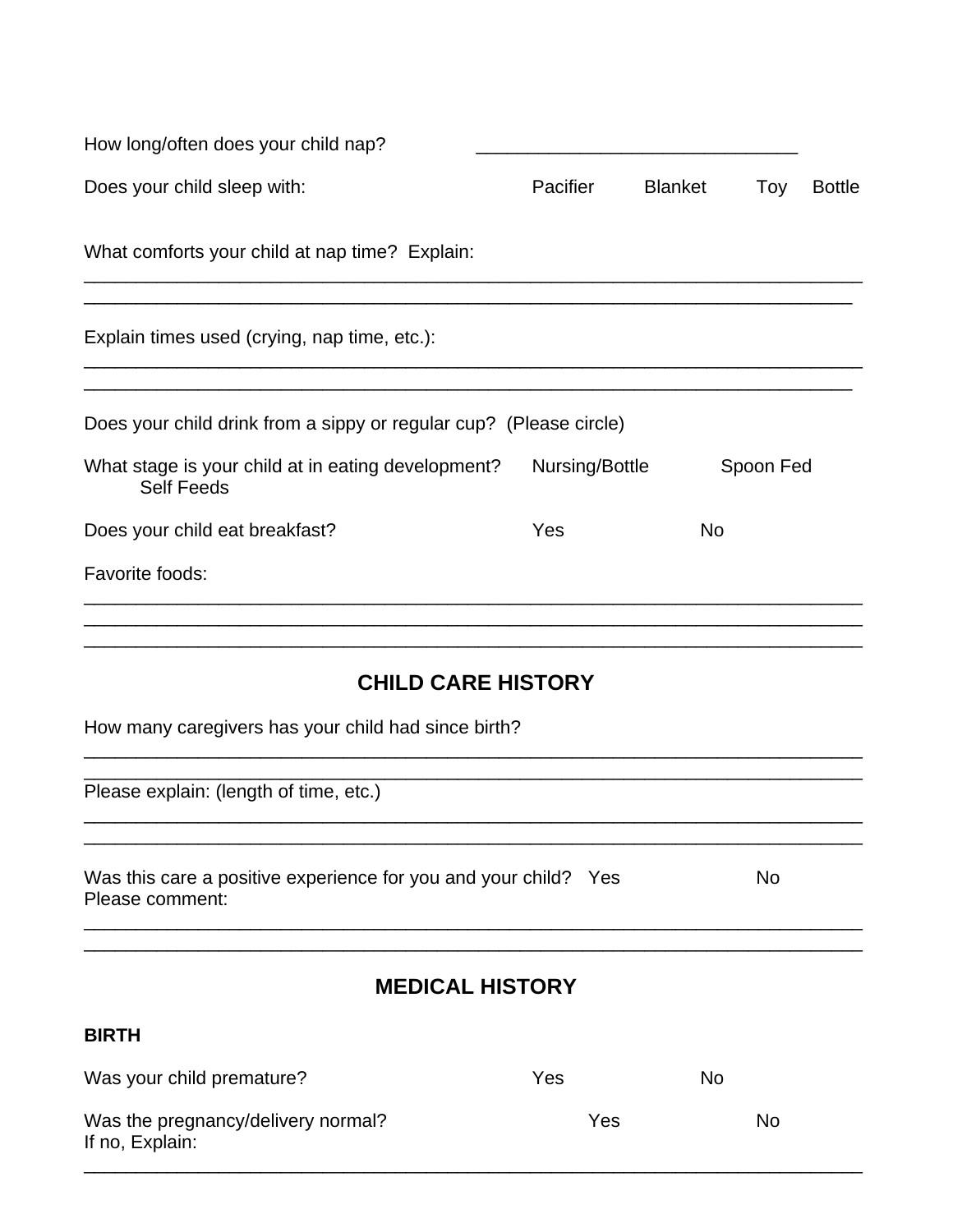## **SINCE BIRTH**

| Does your child seem well most of the time?                                               | Yes | <b>No</b> |
|-------------------------------------------------------------------------------------------|-----|-----------|
| Have your child's eyes ever looked crossed?                                               | Yes | <b>No</b> |
| Does your child have frequent ear infections?<br>If so, how many?                         | Yes | <b>No</b> |
| Does your child have ear tubes?<br>Explain any special precautions we must take?          | Yes | <b>No</b> |
| Does your child have any suspected or known special needs/ handicaps?<br>Please describe: | Yes | No        |
| Has your child experienced any of the following?                                          |     |           |
| Surgery<br>Explain:                                                                       | Yes | <b>No</b> |
| Emotional Trauma (Other than what is listed above)<br>Explain:                            | Yes | <b>No</b> |
| Is your child given any medication regularly?<br>List:                                    | Yes | No        |
| Is there anything else pertaining to your child's health that you wish to share with us?  |     |           |
|                                                                                           |     |           |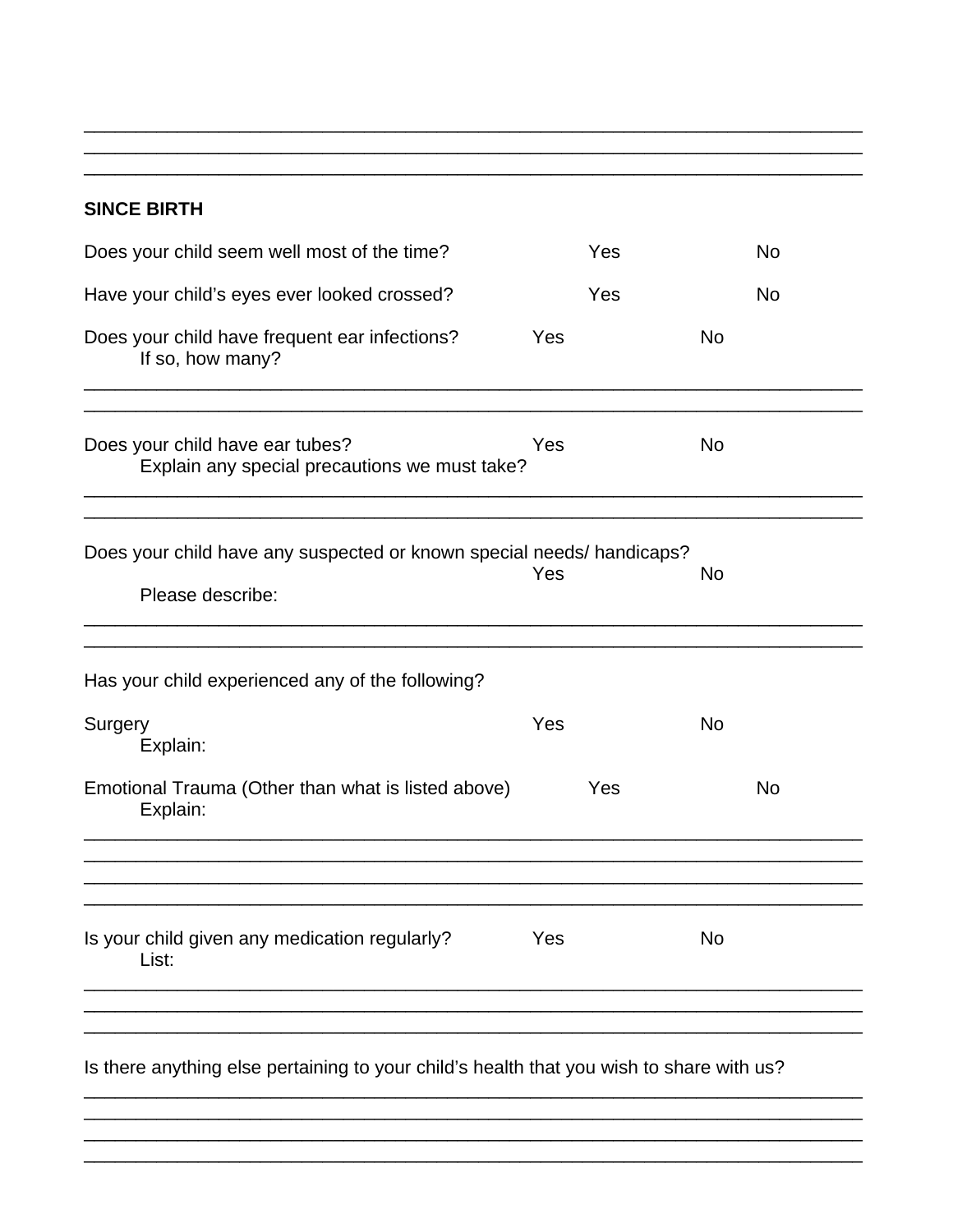## **PATTERNS/HABITS**

| What are your child's favorite toys?                                                                                                                                                                                                                                                         |           |
|----------------------------------------------------------------------------------------------------------------------------------------------------------------------------------------------------------------------------------------------------------------------------------------------|-----------|
| What are your child's favorite activities?                                                                                                                                                                                                                                                   |           |
| Is your child exposed to other children on a constant basis? Yes<br>Explain:                                                                                                                                                                                                                 | <b>No</b> |
| How do you enjoy spending time with your child?                                                                                                                                                                                                                                              |           |
| What discipline methods are used?<br>Talk to the child about what is unacceptable and what needs to be done.<br>Say "NO"<br>__Spank<br>"Time Out" for _____ time/minutes<br>Have child separated from others<br><b>Re-Direct</b><br>Other discipline methods used in family, please explain: |           |
|                                                                                                                                                                                                                                                                                              |           |
| Does your child have any particular fears (i.e. fear of animals, etc.):                                                                                                                                                                                                                      |           |

| Is your child:   |     |           |
|------------------|-----|-----------|
| Highly active?   | Yes | <b>No</b> |
| Cautious?        | Yes | No        |
| Generally happy? | Yes | No        |
| Shy?             | Yes | No        |
| Very quiet?      | Yes | <b>No</b> |